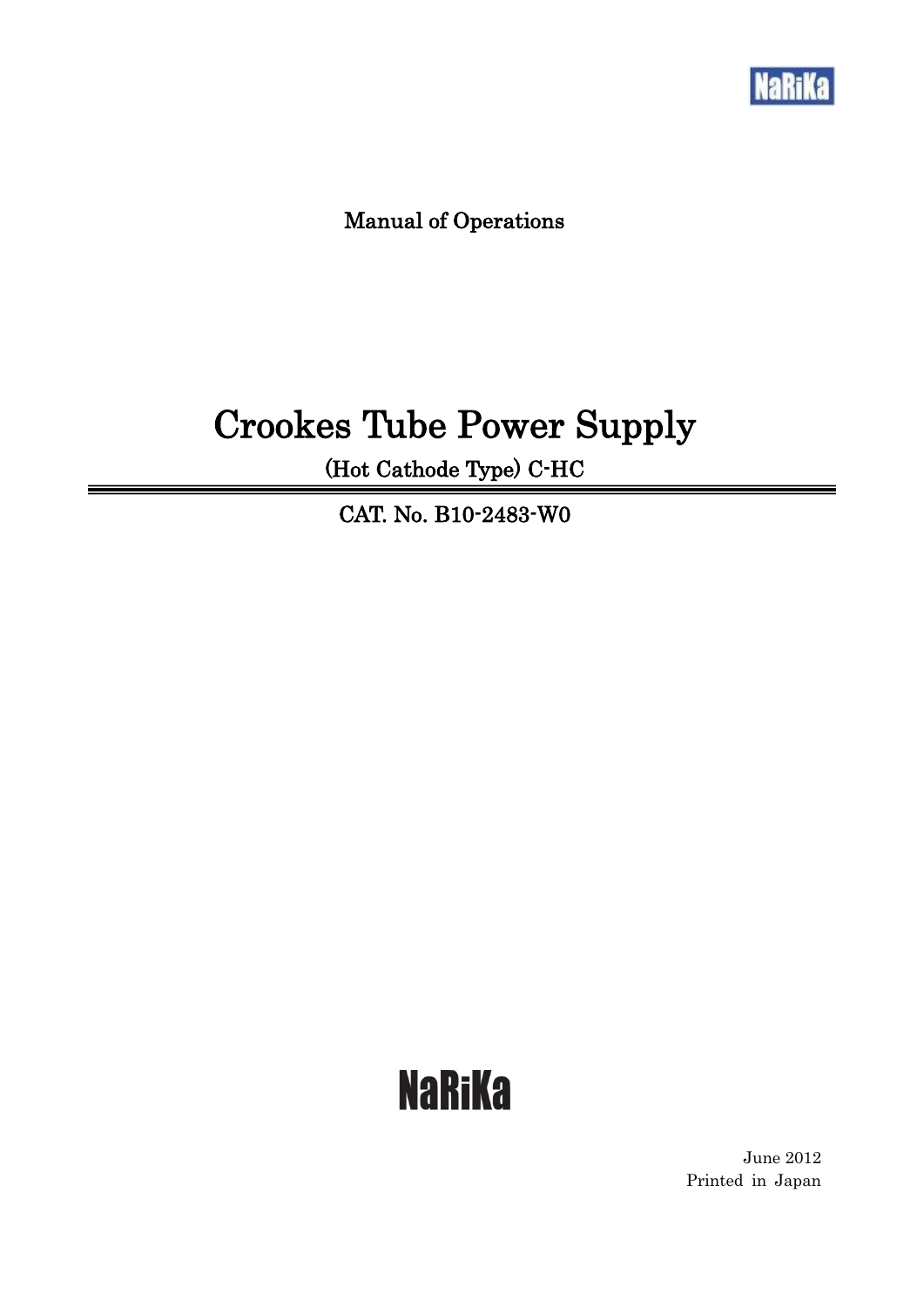

#### Cat. No. B10-2483-W0

## Crookes Tube Power Supply (Hot Cathode Type) C-HC

## **Instruction Manual**

We thank you for selecting the power supply exclusively designed for the hot cathode type Crookes tube. This power supply operates with the attached 6 V, 2.5-2.8 A AC adapter. Care must be taken not to lose the adapter nor should you use other AC adapters. Because high voltage is generated, you must carefully read this Instruction Manual and must use the power supply as instructed.

## Precautions in Use

(i) This power supply is powered by the separate AC adapter. You can only use the attached AC adapter of DC 6 V, 2.5-2.8A output capacity or more. We request that you always keep the AC adapter under your control so that it will not be lost.

Caution! (If an AC adapter other than the attached one is used, the adapter may be damaged.)

(ii) Do not open the enclosure of the power supply nor modify internal circuits, because it could cause a risk of electrical shock. The power supply incorporates 300 V high voltage generator circuit.

Warning! (Injury or even death may be caused due to electrical shock by a high voltage circuit.)

(iii) This power supply is a sensitive instrument. Care must be taken to avoid severe impacts, such as dropping the power supply.

Caution! (Wiring inside the power supply may become loose, and may cause a short circuit etc.)

Product Outline

### ● Power Supply Unit

#### Front Panel Rear Panel



#### The package includes the following items.

| 1. Power Supply Unit for Crookes Tube |                 |
|---------------------------------------|-----------------|
| Heater Voltage:                       | DC 6 V          |
| Anode Voltage:                        | <b>DC 300 V</b> |
| Deflection Voltage:                   | $DC \pm 60 V$   |
| 2. Cables with Banana Plug            |                 |
| Green cable                           | 2               |
| Blue cable                            | 2               |
| Red cable                             | 1               |
| Black cabel                           | 1               |
| 3. AC Adapter 6 V, 2.5-2.8 A          |                 |
| 4. Instruction Manual (This booklet)  |                 |



#### Crookes Tube to be Used

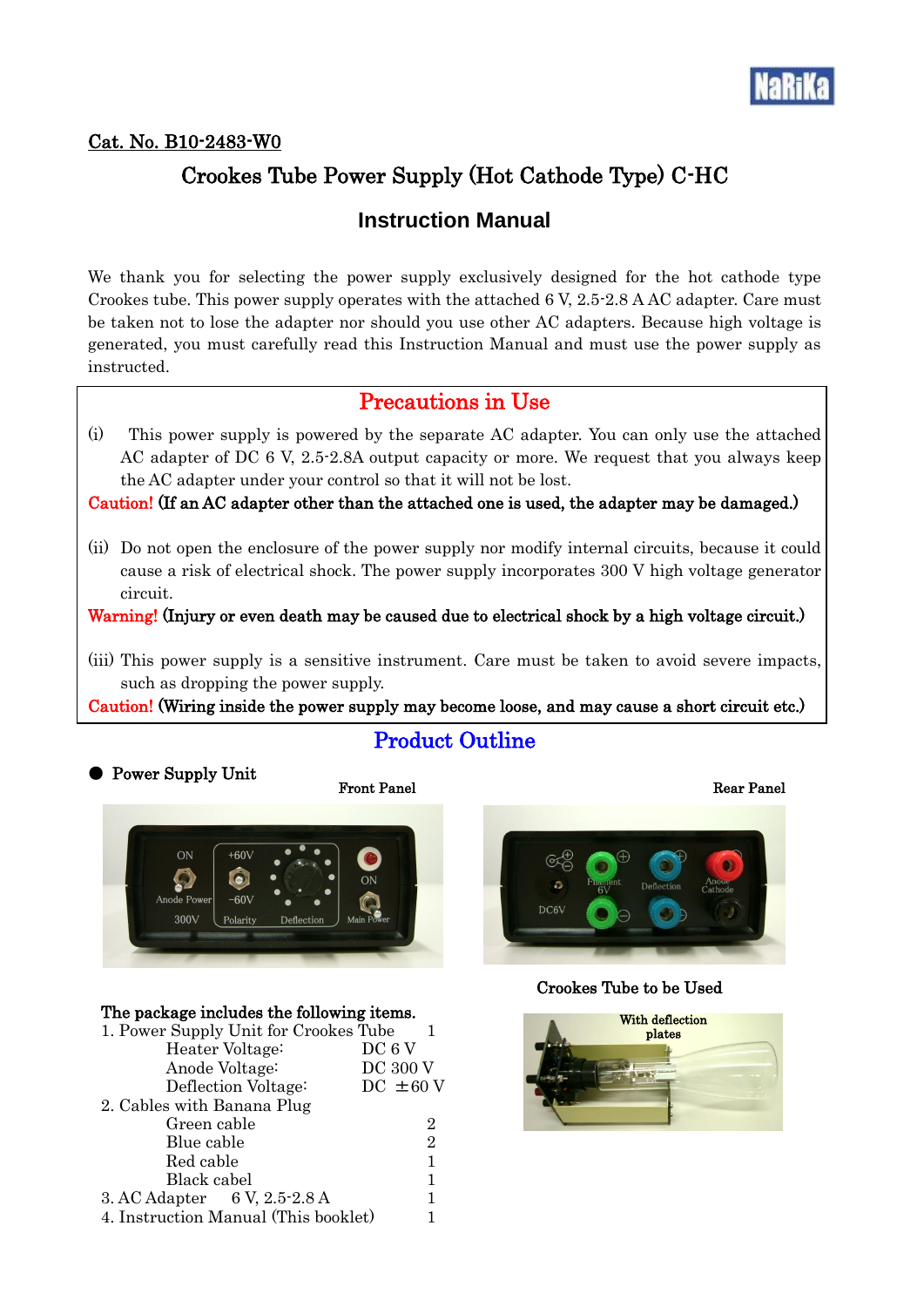

## Method of Use

#### Connection between the Crookes Tube and Power Supply

#### [For the tube with deflection plates]

◎ Connect the terminals on the black base plate attached to the Crookes tube holder marked Filament 6V with the green terminals on the power supply rear panel (for filament). Connect the terminals on the plate marked (Deflection Plate Upper/Lower) with blue terminals of the power supply (marked "Deflection), and connect the Anode terminal and Cathode terminal on the plate with the red terminal (anode) and the black terminal (cathode) of the power supply, respectively. Use the following diagram as a reference.



- \* No polarity applies for green cables (for filament)
- \* The (+) and (-) connectors of the blue terminals (for deflection) must be connected to the deflection plate terminals of the Crookes tube socket indicated (Upper) and (Lower), respectively.
- Front Panel of the Power Supply and Functions of Switches and a Dial



#### Accelerating Voltage Switch

The switch used to apply 300 V accelerating voltage to the anode of the Crookes tube. Make sure this switch is at OFF before turning the Main Power Switch to ON. Voltage Control applied on Deflection Plates When this (Polarity) switch is at UP position, deflection voltage 0–60 V can be applied to the deflection plates. When this switch is at the center position, deflection plates are at neutral position disconnected from the power supply. Deflection voltage is 0 V when the Deflection dial is turned to extreme left and it gradually increases as the dial is turned to the right.

Main Power Switch The LED pilot lamp illuminates when this switch is turned ON.